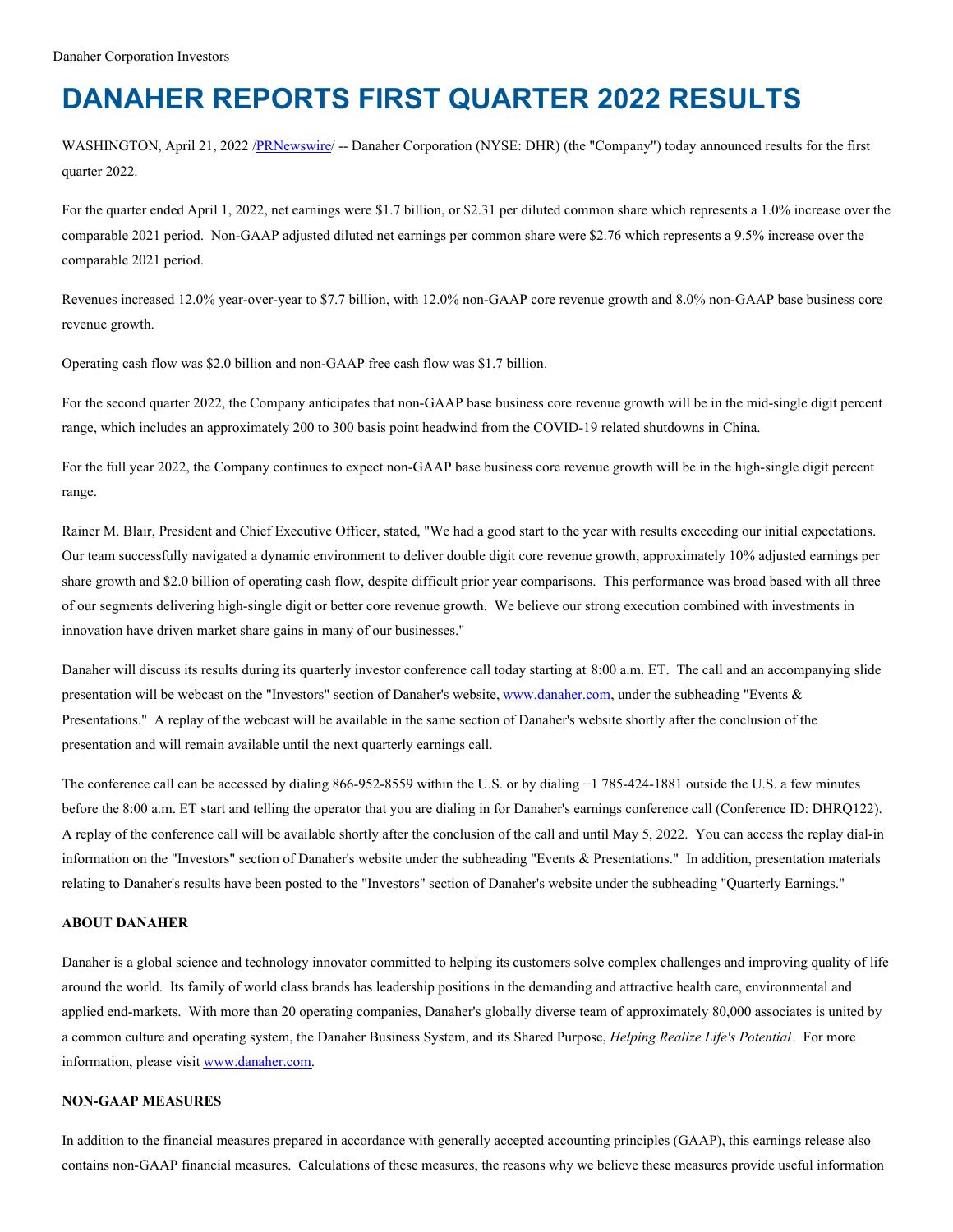to investors, a reconciliation of these measures to the most directly comparable GAAP measures, as applicable, and other information relating to these non-GAAP measures are included in the supplemental reconciliation schedule attached.

#### **FORWARD-LOOKING STATEMENTS**

Statements in this release that are not strictly historical, including the statements regarding the Company's expected financial performance for the second quarter and full year 2022 and any other statements regarding events or developments that we believe or anticipate will or may occur in the future are "forward-looking" statements within the meaning of the federal securities laws. There are a number of important factors that could cause actual results, developments and business decisions to differ materially from those suggested or indicated by such forward-looking statements and you should not place undue reliance on any such forward-looking statements. These factors include, among other things, the highly uncertain and unpredictable severity, magnitude and duration of the COVID-19 pandemic (and the related governmental, business and community responses thereto) on our business, results of operations and financial condition, the impact of our debt obligations on our operations and liquidity, deterioration of or instability in the economy, the markets we serve and the financial markets (including as a result of the COVID-19 pandemic), uncertainties relating to U.S. laws or policies, including potential changes in U.S. trade policies and tariffs and the reaction of other countries thereto, contractions or growth rates and cyclicality of markets we serve, competition, our ability to develop and successfully market new products and technologies and expand into new markets, the potential for improper conduct by our employees, agents or business partners, our compliance with applicable laws and regulations (including rules relating to off-label marketing and other regulations relating to medical devices and the health care industry), the results of our clinical trials and perceptions thereof, our ability to effectively address cost reductions and other changes in the health care industry, our ability to successfully identify and consummate appropriate acquisitions and strategic investments and successfully complete divestitures and other dispositions, our ability to integrate the businesses we acquire and achieve the anticipated growth, synergies and other benefits of such acquisitions, contingent liabilities and other risks relating to acquisitions, investments, strategic relationships and divestitures (including tax-related and other contingent liabilities relating to past and future IPOs, splitoffs or spin-offs), security breaches or other disruptions of our information technology systems or violations of data privacy laws, the impact of our restructuring activities on our ability to grow, risks relating to potential impairment of goodwill and other intangible assets, currency exchange rates, tax audits and changes in our tax rate and income tax liabilities, changes in tax laws applicable to multinational companies, litigation and other contingent liabilities including intellectual property and environmental, health and safety matters, the rights of the United States government to use, disclose and license certain intellectual property we license if we fail to commercialize it, risks relating to product, service or software defects, product liability and recalls, risks relating to product manufacturing, our relationships with and the performance of our channel partners, uncertainties relating to collaboration arrangements with third-parties, commodity costs and surcharges, our ability to adjust purchases and manufacturing capacity to reflect market conditions, reliance on sole sources of supply, the impact of deregulation on demand for our products and services, the impact of climate change, or legal or regulatory measures to address climate change, labor matters and our ability to recruit, retain and motivate talented employees, international economic, political, legal, compliance, social and business factors (including the impact of the United Kingdom's separation from the European Union and the impact of the military conflict between Russia and Ukraine), disruptions relating to man-made and natural disasters (including pandemics such as COVID-19) and pension plan costs. Additional information regarding the factors that may cause actual results to differ materially from these forward-looking statements is available in our SEC filings, including our 2021 Annual Report on Form 10-K and Quarterly Report on Form 10-Q for the first quarter of 2022. These forwardlooking statements speak only as of the date of this release and except to the extent required by applicable law, the Company does not assume any obligation to update or revise any forward-looking statement, whether as a result of new information, future events and developments or otherwise.

# **DANAHER CORPORATION AND SUBSIDIARIES CONSOLIDATED CONDENSED STATEMENTS OF EARNINGS (\$ and shares in millions, except per share amounts)**

**(unaudited)**

|               |                      | <b>Three-Month Period Ended</b> |         |  |  |
|---------------|----------------------|---------------------------------|---------|--|--|
|               | <b>April 1, 2022</b> | <b>April 2, 2021</b>            |         |  |  |
| Sales         | 7.688                |                                 | 6,858   |  |  |
| Cost of sales | (2.983)              |                                 | (2.605) |  |  |
| Gross profit  | 4.705                |                                 | 4.253   |  |  |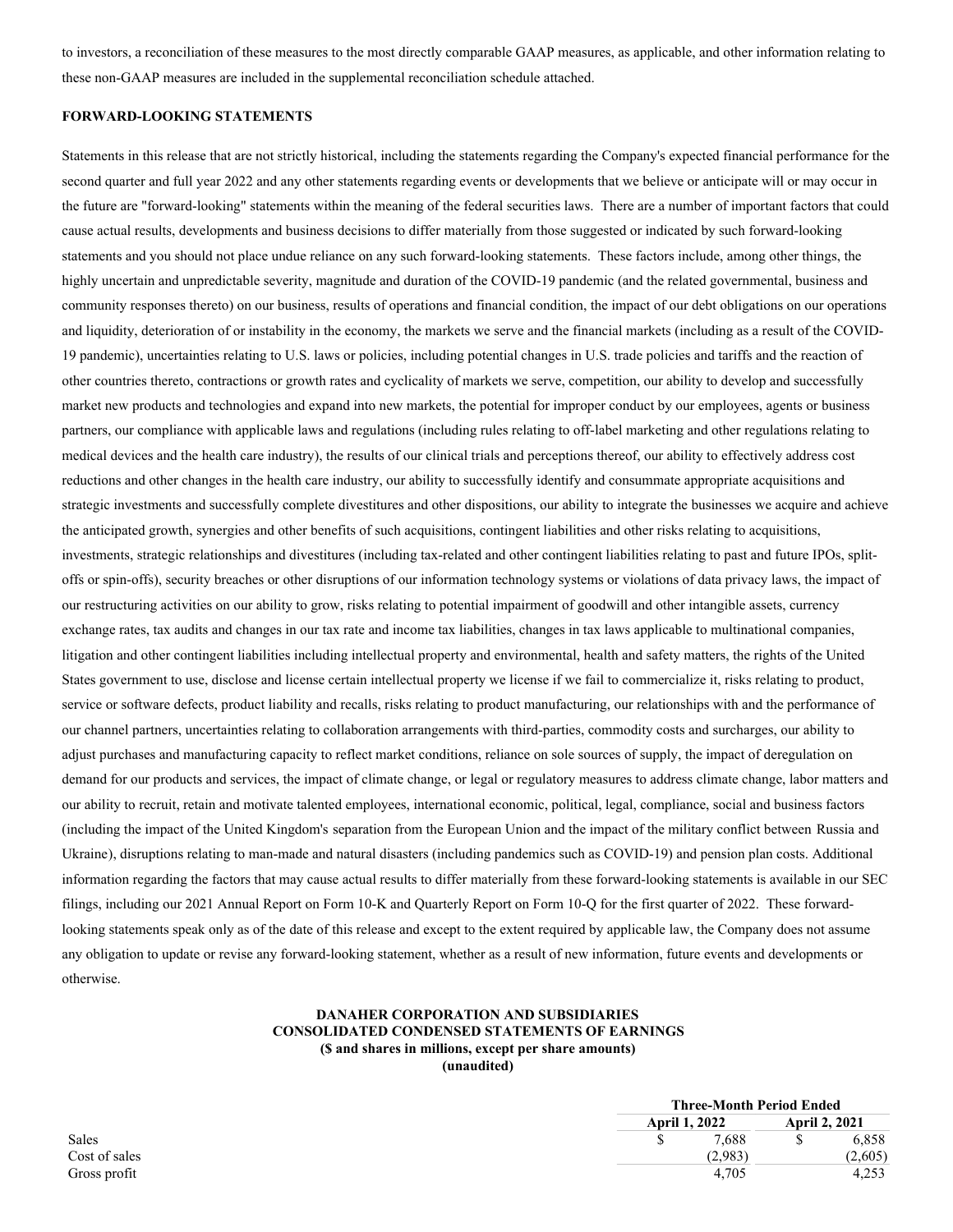| Operating costs:                                               |            |               |         |
|----------------------------------------------------------------|------------|---------------|---------|
| Selling, general and administrative expenses                   | (2,092)    |               | (1,876) |
| Research and development expenses                              | (441)      |               | (380)   |
| Operating profit                                               | 2,172      |               | 1,997   |
| Nonoperating income (expense):                                 |            |               |         |
| Other income (expense), net                                    | (20)       |               | 140     |
| Interest expense                                               | (54)       |               | (58)    |
| Interest income                                                |            |               |         |
| Earnings before income taxes                                   | 2,099      |               | 2,083   |
| Income taxes                                                   | (374)      |               | (381)   |
| Net earnings                                                   | 1,725      |               | 1,702   |
| Mandatory convertible preferred stock dividends                | (41)       |               | (41)    |
| Net earnings attributable to common stockholders               | 1,684      |               | 1,661   |
| Net earnings per common share:                                 |            |               |         |
| Basic                                                          | \$<br>2.35 | \$            | 2.33    |
| Diluted                                                        | \$<br>2.31 | <sup>\$</sup> | 2.29    |
| Average common stock and common equivalent shares outstanding: |            |               |         |
| Basic                                                          | 716.3      |               | 713.2   |
| Diluted                                                        | 737.7      |               | 735.1   |
|                                                                |            |               |         |

This information is presented for reference only. A complete copy of Danaher's Form 10-Q financial statements is available on the Company's website (www.danaher.com).

#### **DANAHER CORPORATION**

## **RECONCILIATION OF GAAP TO NON-GAAP FINANCIAL MEASURES**

# **Adjusted Diluted Net Earnings Per Common Share 1**

|                                                                     | <b>Three-Month Period Ended</b> |                      |  |
|---------------------------------------------------------------------|---------------------------------|----------------------|--|
|                                                                     | April 1, 2022                   | <b>April 2, 2021</b> |  |
| <b>Diluted Net Earnings Per Common Share (GAAP)</b>                 | 2.31S<br>\$                     | 2.29                 |  |
| Amortization of acquisition-related intangible assets <sup>A</sup>  | 0.52                            | 0.46                 |  |
| Fair value net (gains) losses on investments $B$                    | 0.03                            | (0.15)               |  |
| Impairments and other charges C                                     | 0.06                            | 0.01                 |  |
| Loss on partial settlement of a defined benefit plan <sup>D</sup>   | 0.01                            |                      |  |
| Acquisition-related items E                                         |                                 | 0.06                 |  |
| Gain on disposition of certain product lines F                      |                                 | (0.02)               |  |
| Tax effect of the above adjustments G                               | (0.11)                          | (0.08)               |  |
| Discrete tax adjustments <sup>H</sup>                               | (0.06)                          | (0.06)               |  |
| Rounding                                                            |                                 | 0.01                 |  |
| <b>Adjusted Diluted Net Earnings Per Common Share (Non-GAAP) \$</b> | 2.76S                           | 2.52                 |  |

1<br>Each of the per share adjustment amounts above have been calculated assuming the Mandatory Convertible Preferred Stock ("MCPS") had been converted into shares of common stock.

## **Adjusted Average Common Stock and Common Equivalent Diluted Shares Outstanding (shares in millions)**

|                                                                                             | <b>Three-Month Period Ended</b> |                             |  |
|---------------------------------------------------------------------------------------------|---------------------------------|-----------------------------|--|
|                                                                                             |                                 | April 1, 2022 April 2, 2021 |  |
| Average common stock and common equivalent shares outstanding - diluted $(GAP)^2$           | 737 7                           | 735.1                       |  |
| Converted shares <sup>3</sup>                                                               | 8.6                             | 8.6                         |  |
| Adjusted average common stock and common equivalent shares outstanding - diluted (non-GAAP) | 746.3                           | 743.7                       |  |

The impact of the MCPS Series A calculated under the if-converted method was dilutive for the three-month periods ended April 1, 2022 and April 2, 2021, and as such 11.0 million shares 2 underlying the MCPS Series A were included in the calculation of diluted EPS for both three-month periods and the related MCPS Series A dividends of \$20 million were excluded from the calculation of net earnings for diluted EPS for both periods.

The impact of the MCPS Series B calculated under the if-converted method was anti-dilutive for the three-month periods ended April 1, 2022 and April 2, 2021, and as such 8.6 million shares underlying the MCPS Series B were excluded from the calculation of diluted EPS in both periods and the related MCPS Series B dividends of \$21 million were included in the calculation of net earnings for diluted EPS for both periods.

The number of converted shares assumes the conversion of all MCPS and issuance of the underlying shares applying the "if-converted" method of accounting and using an average 20 trading-day trailing volume weighted average price ("VWAP") of \$281.28 and \$218.80 as of April 1, 2022 and April 2, 2021, respectively.

See the accompanying Notes to Reconciliation of GAAP to Non-GAAP Financial Measures.

#### **Core Sales Growth and Base Business Core Sales Growth**

 $\overline{a}$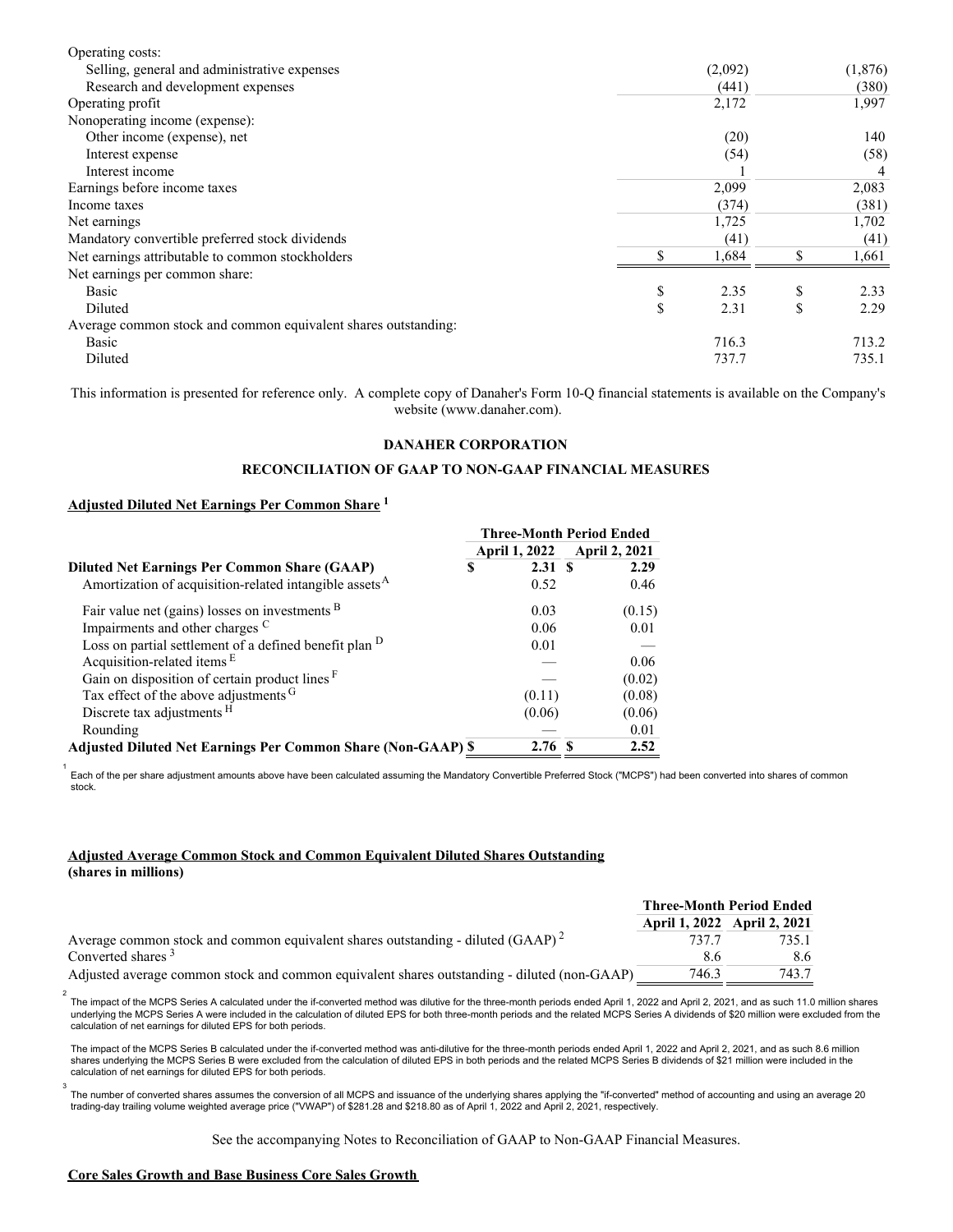|                                            | % Change Three-Month<br>Period Ended April 1,<br>2022 vs. Comparable<br>2021 Period |
|--------------------------------------------|-------------------------------------------------------------------------------------|
| Total sales growth (GAAP)                  | $12.0\%$                                                                            |
| Impact of:                                 |                                                                                     |
| Acquisitions/divestitures                  | (2.0)                                                                               |
| Currency exchange rates                    | 2.0                                                                                 |
| Core sales growth (non-GAAP)               | $12.0\%$                                                                            |
| Impact of COVID-19 related testing         | (4.0)                                                                               |
| Base business core sales growth (non-GAAP) | $8.0\%$                                                                             |

Note: While we expect overall demand for the Company's COVID-19 related products to moderate as and to the extent the pandemic subsides, as the pandemic evolves toward endemic status we believe a level of demand for the Company's products that support COVID-19 related vaccines and therapeutics (including initiatives that seek to prevent or mitigate similar, future pandemics) and COVID-19 testing will continue. However, on a relative basis, we expect the level of ongoing demand for products supporting COVID-19 testing will be subject to more fluctuations in demand than the level of demand for products supporting COVID-19 related vaccines and therapeutics. Therefore, beginning with the first quarter of 2022, in addition to disclosing core revenue growth, we disclose "base business core sales growth" on a basis that excludes revenues related to COVID-19 testing and includes revenues from products that support COVID-19 related vaccines and therapeutics. We believe this additional measure provides useful information to investors by facilitating period-to-period comparisons of our financial performance and identifying underlying growth trends in the Company's business that otherwise may be obscured by fluctuations in demand for COVID-19 testing as a result of the pandemic.

# **Forecasted Core Sales Growth and Base Business Core Sales Growth 4**

|                                            | % Change Three-Month  | % Change Year Ending  |
|--------------------------------------------|-----------------------|-----------------------|
|                                            | Period Ending July 1, | December 31, 2022     |
|                                            | 2022 vs. Comparable   | vs. Comparable        |
|                                            | 2021 Period           | 2021 Period           |
| Core sales growth (non-GAAP)               | $+$ Low-single digit  | $+$ Mid-single digit  |
| Impact of COVID-19 related testing         | $+$ Low-single digit  | +Low-single digit     |
| Base business core sales growth (non-GAAP) | $+$ Mid-single digit  | $+$ High-single digit |

We do not reconcile these measures to the comparable GAAP measure because of the inherent difficulty in predicting and estimating the future impact and timing of currency translation, acquisitions and divested product lines, which would be reflected in any forecasted GAAP revenue.

See the accompanying Notes to Reconciliation of GAAP to Non-GAAP Financial Measures.

#### **Free Cash Flow and Free Cash Flow to Net Earnings Conversion Ratio (\$ in millions)**

4

|                                                                                           | <b>Three-Month Period Ended</b> |            |                      | Year-over-Year |              |
|-------------------------------------------------------------------------------------------|---------------------------------|------------|----------------------|----------------|--------------|
|                                                                                           | <b>April 1, 2022</b>            |            | <b>April 2, 2021</b> |                | Change       |
| <b>Total Cash Flows:</b>                                                                  |                                 |            |                      |                |              |
| Total cash provided by operating activities (GAAP)                                        |                                 | $1,968$ \$ |                      | 1,871          |              |
| Total cash used in investing activities (GAAP)                                            |                                 | $(503)$ \$ |                      | (993)          |              |
| Total cash used in financing activities (GAAP)                                            | J.                              | $(274)$ \$ |                      | (449)          |              |
| <b>Free Cash Flow:</b>                                                                    |                                 |            |                      |                |              |
| Total cash provided by operating activities (GAAP)                                        |                                 | $1,968$ \$ |                      | 1,871          | $\sim 5.0\%$ |
| Less: payments for additions to property, plant & equipment (capital expenditures) (GAAP) |                                 | (250)      |                      | (251)          |              |
| Plus: proceeds from sales of property, plant & equipment (capital disposals) (GAAP)       |                                 |            |                      | 12             |              |
| Free cash flow (non-GAAP)                                                                 | \$                              | $1,720$ \$ |                      | 1,632          | $\sim 5.5\%$ |
|                                                                                           |                                 |            |                      |                |              |
| <b>Free Cash Flow to Net Earnings Conversion Ratio:</b>                                   |                                 |            |                      |                |              |
| Free cash flow from above (non-GAAP)                                                      | \$                              | $1,720$ \$ |                      | 1,632          |              |
| Net earnings (GAAP)                                                                       |                                 | 1,725      |                      | 1,702          |              |
| Free cash flow to net earnings conversion ratio (non-GAAP)                                |                                 | 1.00       |                      | 0.96           |              |

We define free cash flow as operating cash flows, less payments for additions to property, plant and equipment ("capital expenditures") plus the proceeds from sales of plant, property and equipment ("capital disposals").

See the accompanying Notes to Reconciliation of GAAP to Non-GAAP Financial Measures.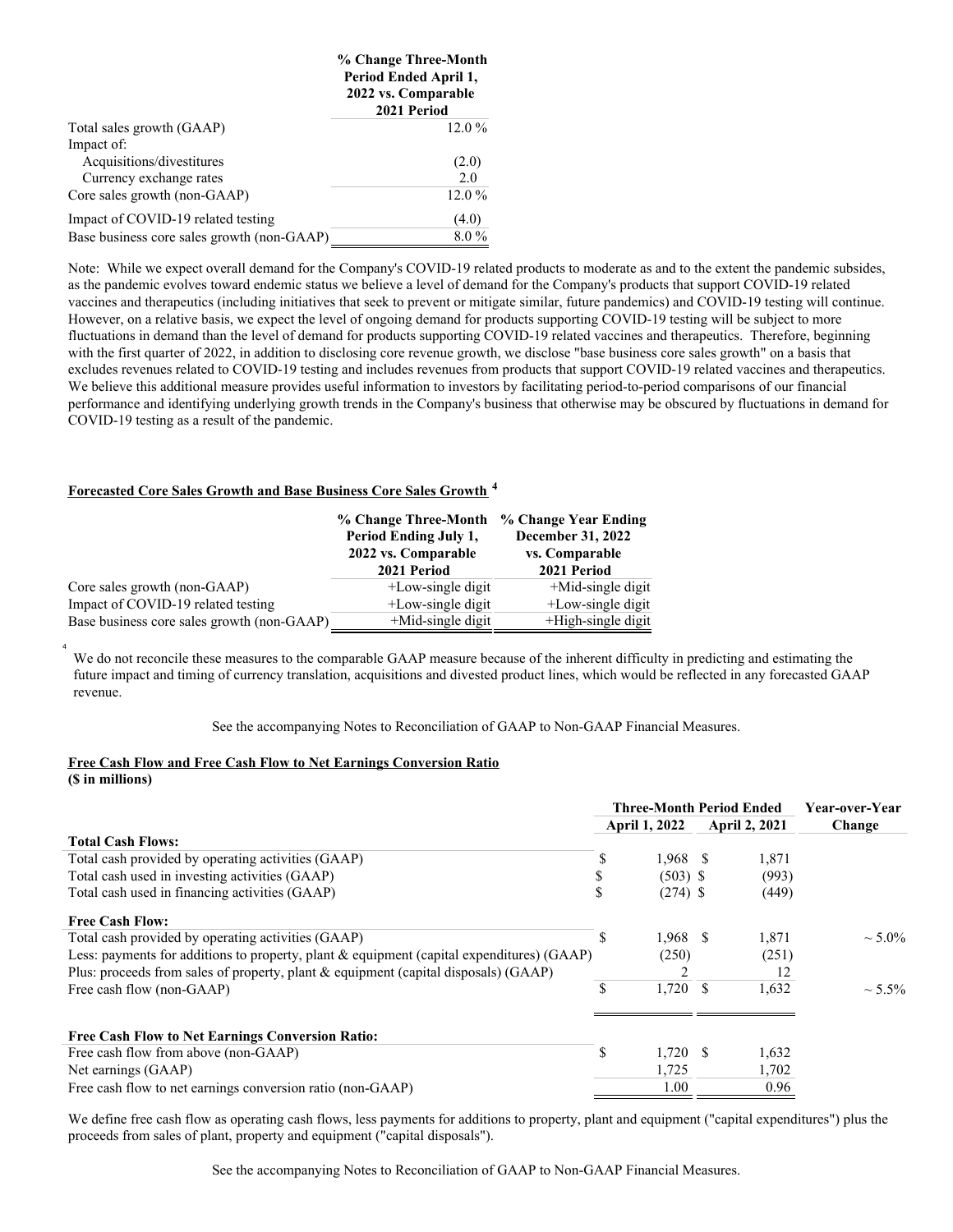#### **Notes to Reconciliation of GAAP to Non-GAAP Financial Measures**

Amortization of acquisition-related intangible assets in the following historical periods (\$ in millions) (only the pretax amounts set forth below are reflected in the amortization line item above): A

|           | <b>Three-Month Period Ended</b> |       |  |                             |
|-----------|---------------------------------|-------|--|-----------------------------|
|           |                                 |       |  | April 1, 2022 April 2, 2021 |
| Pretax    | -8                              | 386 S |  | 344                         |
| After-tax |                                 | 311   |  | 274                         |

C

в<br>Net (gains) losses on the Company's equity and limited partnership investments recorded in the following historical periods (\$ in millions) (only the pretax amounts set forth below are reflected in the fair value net (gains) losses on investments line above):

|                       | <b>Three-Month Period Ended</b> |                             |    |       |
|-----------------------|---------------------------------|-----------------------------|----|-------|
|                       |                                 | April 1, 2022 April 2, 2021 |    |       |
| Pretax (gain) loss    | \$.                             | 24                          | -8 | (116) |
| After-tax (gain) loss |                                 | 18                          |    | (94)  |

Charges incurred primarily related to impairments of accounts receivable and inventory as well as accruals for contractual obligations in Russia incurred in the three-month period ended April 1, 2022 (\$43 million pretax as reported in this line item, \$40 million after-tax). Impairment charges related to a trade name in the Diagnostics segment recorded in the three-month period ended April 2, 2021 (\$10 million pretax as reported in this line item, \$8 million after-tax).

Loss on a partial settlement of a defined benefit plan as a result of the transfer of a portion of the Company's non-U.S. pension liabilities related to one defined benefit plan to a third party in the three-month period ended April 1, 2022 (\$10 million pretax as reported in this line item, \$9 million after-tax). . D

Costs incurred for fair value adiustments to inventory and deferred revenue related to the acquisition of Cytiva in the three-month period ended April 2, 2021 (\$46 million pretax as reported in this line item, \$36 million after-tax). E

Gain on disposition of certain product lines in the three-month period ended April 2, 2021 (\$13 million pretax as reported in this line item, \$10 million after-tax). F

This line item reflects the aggregate tax effect of all nontax adjustments reflected in the preceding line items of the table. In addition, the footnotes above indicate the after-tax amount of G each individual adjustment item. Danaher estimates the tax effect of each adjustment item by applying Danaher's overall estimated effective tax rate to the pretax amount, unless the nature of the item and/or the tax jurisdiction in which the item has been recorded requires application of a specific tax rate or tax treatment, in which case the tax effect of such item is estimated by applying such specific tax rate or tax treatment. The MCPS dividends are not tax deductible and therefore the tax effect of the adjustments does not include any tax impact of the MCPS dividends.

Discrete tax adjustments and other tax-related adjustments for the three-month period ended April 1, 2022, include the impact of net discrete tax benefits of \$41 million related primarily to excess tax benefits from stock-based compensation and the changes in estimates associated with prior period uncertain tax positions. Discrete tax adjustments and other tax-related adjustments for the three-month period ended April 2, 2021, include the impact of net discrete tax benefits of \$44 million related primarily to excess tax benefits from stock-based compensation and the benefit from release of reserves for uncertain tax positions from audit settlements, net of changes in estimates associated with prior period uncertain tax positions. H

#### **Statement Regarding Non-GAAP Measures**

Each of the non-GAAP measures set forth above should be considered in addition to, and not as a replacement for or superior to, the comparable GAAP measure, and may not be comparable to similarly titled measures reported by other companies. Management believes that these measures provide useful information to investors by offering additional ways of viewing Danaher Corporation's ("Danaher" or the "Company") results that, when reconciled to the corresponding GAAP measure, help our investors to:

- with respect to Adjusted Diluted Net Earnings Per Common Share, understand the long-term profitability trends of our business and compare our profitability to prior and future periods and to our peers;
- with respect to core sales and related sales measures, identify underlying growth trends in our business and compare our sales performance with prior and future periods and to our peers; and
- with respect to free cash flow and related cash flow measures (the "FCF Measure"), understand Danaher's ability to generate cash without external financings, strengthen its balance sheet, invest in its business and grow its business through acquisitions and other strategic opportunities (although a limitation of free cash flow is that it does not take into account the Company's debt service requirements and other non-discretionary expenditures, and as a result the entire free cash flow amount is not necessarily available for discretionary expenditures).

While we expect overall demand for the Company's COVID-19 related products to moderate as and to the extent the pandemic subsides, as the pandemic evolves toward endemic status we believe a level of demand for the Company's products that support COVID-19 related vaccines and therapeutics (including initiatives that seek to prevent or mitigate similar, future pandemics) and COVID-19 testing will continue. However, on a relative basis, we expect the level of ongoing demand for products supporting COVID-19 testing will be subject to more fluctuations in demand than the level of demand for products supporting COVID-19 related vaccines and therapeutics. Therefore, beginning with the first quarter of 2022, in addition to disclosing core revenue growth, we disclose "base business core sales growth" on a basis that excludes revenues related to COVID-19 testing and includes revenues from products that support COVID-19 related vaccines and therapeutics. We believe this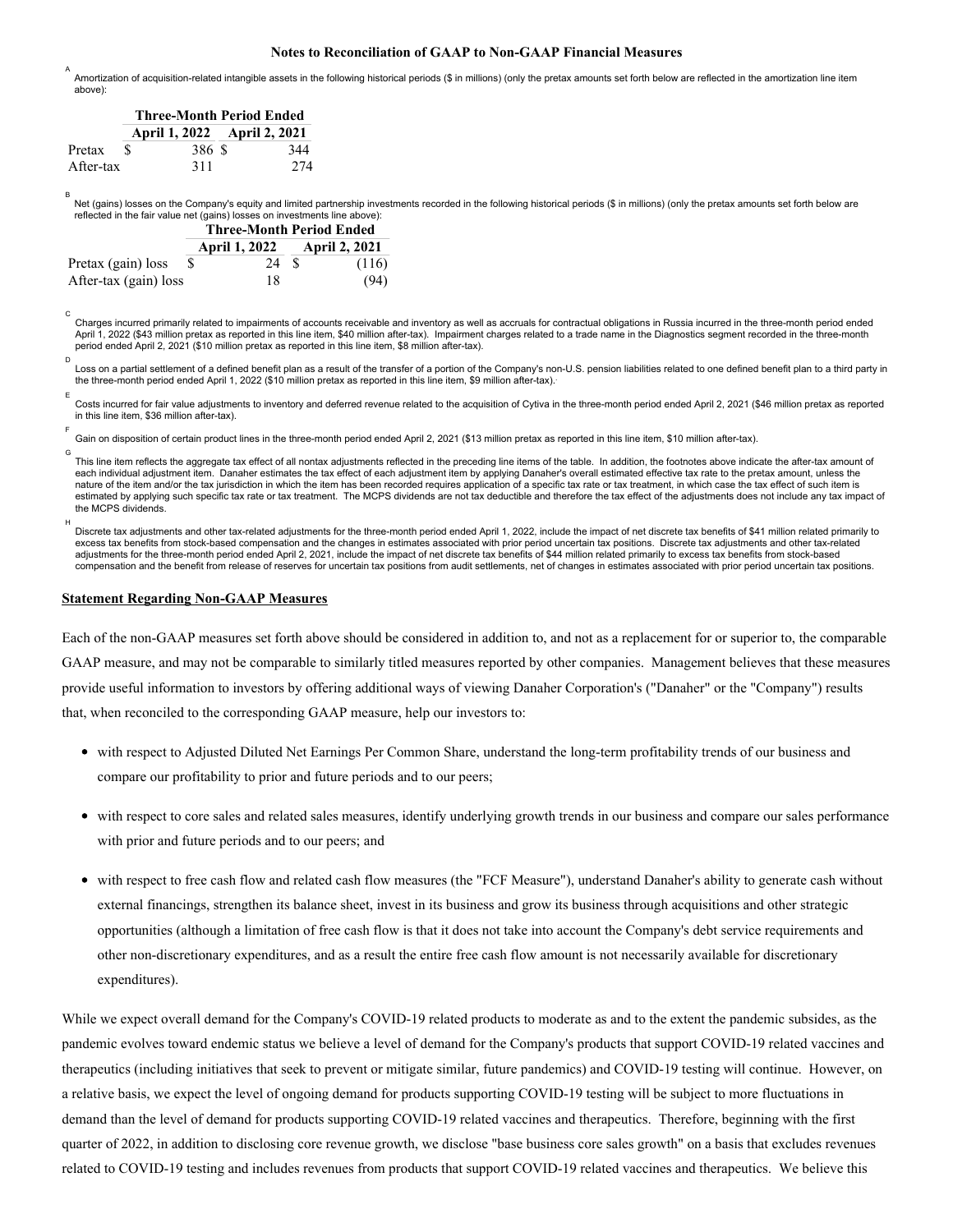additional measure provides useful information to investors by facilitating period-to-period comparisons of our financial performance and identifying underlying growth trends in the Company's business that otherwise may be obscured by fluctuations in demand for COVID-19 testing as a result of the pandemic.

Management uses these non-GAAP measures to measure the Company's operating and financial performance, and uses core sales and non-GAAP measures similar to Adjusted Diluted Net Earnings Per Common Share and the FCF Measure in the Company's executive compensation program.

The items excluded from the non-GAAP measures set forth above have been excluded for the following reasons:

- With respect to Adjusted Diluted Net Earnings Per Common Share:
	- Amortization of Intangible Assets. We exclude the amortization of acquisition-related intangible assets because the amount and timing of such charges are significantly impacted by the timing, size, number and nature of the acquisitions we consummate. While we have a history of significant acquisition activity we do not acquire businesses on a predictable cycle, and the amount of an acquisition's purchase price allocated to intangible assets and related amortization term are unique to each acquisition and can vary significantly from acquisition to acquisition. Exclusion of this amortization expense facilitates more consistent comparisons of operating results over time between our newly acquired and long-held businesses, and with both acquisitive and non-acquisitive peer companies. We believe however that it is important for investors to understand that such intangible assets contribute to sales generation and that intangible asset amortization related to past acquisitions will recur in future periods until such intangible assets have been fully amortized.
	- Restructuring Charges. We exclude costs incurred pursuant to discrete restructuring plans that are fundamentally different (in terms of the size, strategic nature and planning requirements, as well as the inconsistent frequency, of such plans) from the ongoing productivity improvements that result from application of the Danaher Business System. Because these restructuring plans are incremental to the core activities that arise in the ordinary course of our business and we believe are not indicative of Danaher's ongoing operating costs in a given period, we exclude these costs to facilitate a more consistent comparison of operating results over time.
	- Other Adjustments. With respect to the other items excluded from Adjusted Diluted Net Earnings Per Common Share, we exclude these items because they are of a nature and/or size that occur with inconsistent frequency, occur for reasons that may be unrelated to Danaher's commercial performance during the period and/or we believe that such items may obscure underlying business trends and make comparisons of long-term performance difficult. For example, we excluded the first quarter 2022 charge for asset impairments, accruals for contractual obligations and similar items related to our Russia operations because, even though it is possible we could incur additional charges in the future, we do not believe these charges are indicative of Danaher's ongoing operating costs.
- With respect to adjusted average common stock and common equivalent shares outstanding, Danaher's Mandatory Convertible Preferred Stock ("MCPS") Series A converted into Danaher common stock on April 15, 2022 and MCPS Series B will mandatorily convert into Danaher common stock on the mandatory conversion date, which is expected to be April 15, 2023 (unless converted or redeemed earlier in accordance with the terms of the applicable certificate of designations). With respect to the calculation of Adjusted Diluted Net Earnings Per Common Share, we apply the "if converted" method of share dilution to the MCPS Series A and B in all applicable periods irrespective of whether such preferred shares would be dilutive or anti-dilutive in the period. We believe this presentation provides useful information to investors by helping them understand what the net impact will be on Danaher's earnings per share-related measures once the MCPS convert into Danaher common stock.